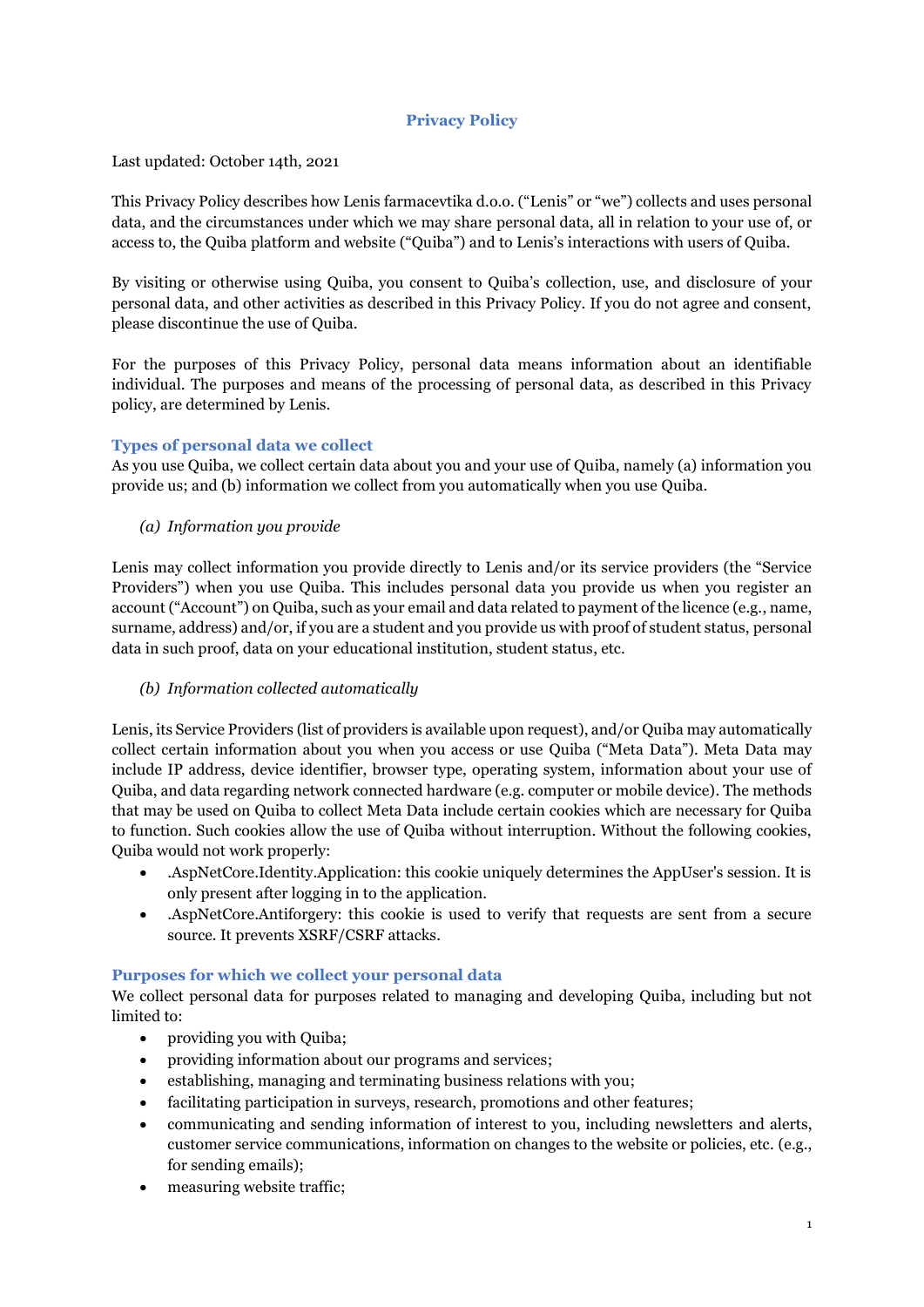- complying with applicable law or regulatory requirements;
- and any other reasonable purpose to which you consent.

### **Use of your personal data**

Lenis may collect and use personal data in the circumstances described above. Personal data collected by Quiba is used only for the purpose identified at the time of its collection, as described in this Privacy Policy, or for other purposes which are disclosed to you and to which you consent.

We may also use your personal data to investigate security breaches or cooperate with government authorities pursuant to a legal matter.

#### **Disclosure of personal data**

In addition to the purposes set out above, we may disclose personal data for purposes such as managing and developing Quiba's operations, managing your Account, providing you with Quiba, communicating with you on topics related to your Account, Quiba and other matters related to Lenis and/or Quiba.

Personal data is disclosed to third parties for purposes set out above, including, but not limited to a third party service provider to perform functions on Lenis's behalf or any third party, where you have provided your consent for such disclosure or where disclosure is required or permitted by law. Certain third parties to whom we disclose your personal information: We use the SendGrid service (https://sendgrid.com/) to send emails (when using our online Contact form of for sending promotion codes).

#### **Legal basis for processing of personal data**

We process your personal data based on your consent or, where applicable, for the performance of a contract or if processing is necessary for the purposes of our legitimate interests (such as prevention of fraud, checking customer satisfaction, etc.).

By submitting your personal data to Quiba or obtaining our services, you consent to the collection of and use of your personal data in the manner described in this Privacy Policy. To the extent that Lenis is required by applicable laws to obtain your explicit consent for the collection, use or disclosure of your personal data in accordance with this Privacy Policy, such consent will be requested at the appropriate time. You may change or withdraw your consent at any time, by contacting us via email at info@quibaguide.com or via post at LENIS farmacevtika d.o.o., Litostrojska 52, 1000 Ljubljana, Slovenia. In some circumstances, a change or withdrawal of consent may limit our ability to provide products or services to you or acquire products or services from you.

#### **Protection of personal data**

Lenis will endeavor to safeguard personal data using methods that are appropriate to the sensitivity of the information. Lenis protects personal data in accordance with internal Personal data protection rulebook

#### **Storage of personal data**

Lenis stores personal data in accordance with applicable laws, for the duration of your use of Quiba.

#### **Your access to personal data**

You have the right to request access to and rectification or erasure of personal data or restriction of processing concerning you or to object to processing as well as the right to data portability. You may express such a request by contacting us at info@quibaguide.com or via post at LENIS d.o.o., Litostrojska 52, 1000 Ljubljana, Slovenia